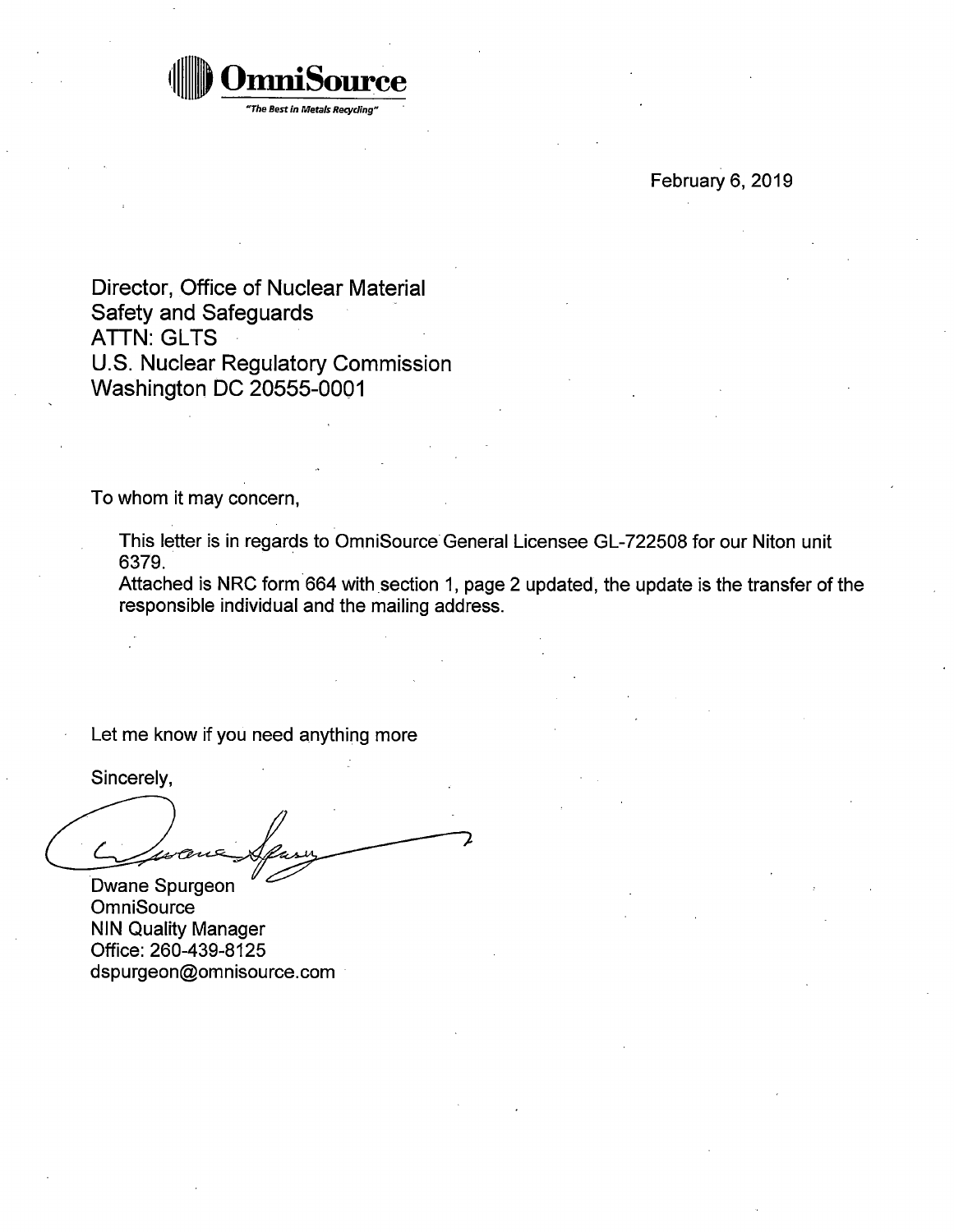#### **UNITED STATES NUCLEAR REGULATORY COMMISSION WASHINGTON, D.C. 20555-0001**



January 30, 2019

# TO: Users of Devices Subject to General License Registration

SUBJECT: ANNUAL REGISTRATION OF GENERALLY LICENSED DEVICES

The U.S. Nuclear Regulatory Commission (NRC) requires annual registration of certain devices that are possessed under the general license issued in Section 31.5 of Title 10 U.S. Code of Federal Regulations (10 CFR 31.5). Devices subject to registration include those containing the radioactive material and activity listed in Table 1 of the attached NRC Form 664. You are receiving this notice because NRC records indicate that you have one or more such devices. Information about the general license registration program is available NRC website at http://www.nrc.gov/materials/miau/miau-reg-initiatives/gen-license.html

Note that under 10 CFR 31.5(c)(11 ), the attached General Licensee Registration Package must be completed, signed, and returned to the NRC within 30 days from the date of this letter. Read all of the instructions prior to completing the package. Mail the completed package in the enclosed envelope to:

> Director, Office of Nuclear Material Safety and Safeguards **ATTN: GLTS** U.S. Nuclear Regulatory Commission Washington DC 20555-0001

**Registration Fee:** Commission regulations (10 CFR 170.31, Category 3Q) require that you submit a registration fee with each registration on an annual basis. The registration fee is subject to change yearly, and you are required to submit the fee that is in effect as of the date of this letter. An invoice for the current amount due will be sent to you under separate cover. If you have any questions about the fee or the invoice, please contact the License Fee Billing Help Desk at 301-415-7554 or e-mail at fees.resource@nrc.gov.

NRC amended 10 CFR Parts 170.11 and 170.31 to provide that 10 CFR Part 170 fees be assessed to Federal agencies, where applicable, in accordance with the Energy Policy Act of 2005. Therefore, those Federal facilities required to register certain generally licensed devices in their possession will be required to pay the annual registration fee.

Attachment: NRC Form 664 -- General Licensee Registration and Instructions

Sincerely,

Donald L<sup>owman</sup> U.S. Nuclear Regulatory Commission Office of Nuclear Material Safety and· **Safeguards** Division of Material Safety, State, Tribal and Rulemaking Programs Materials Safety Licensing Branch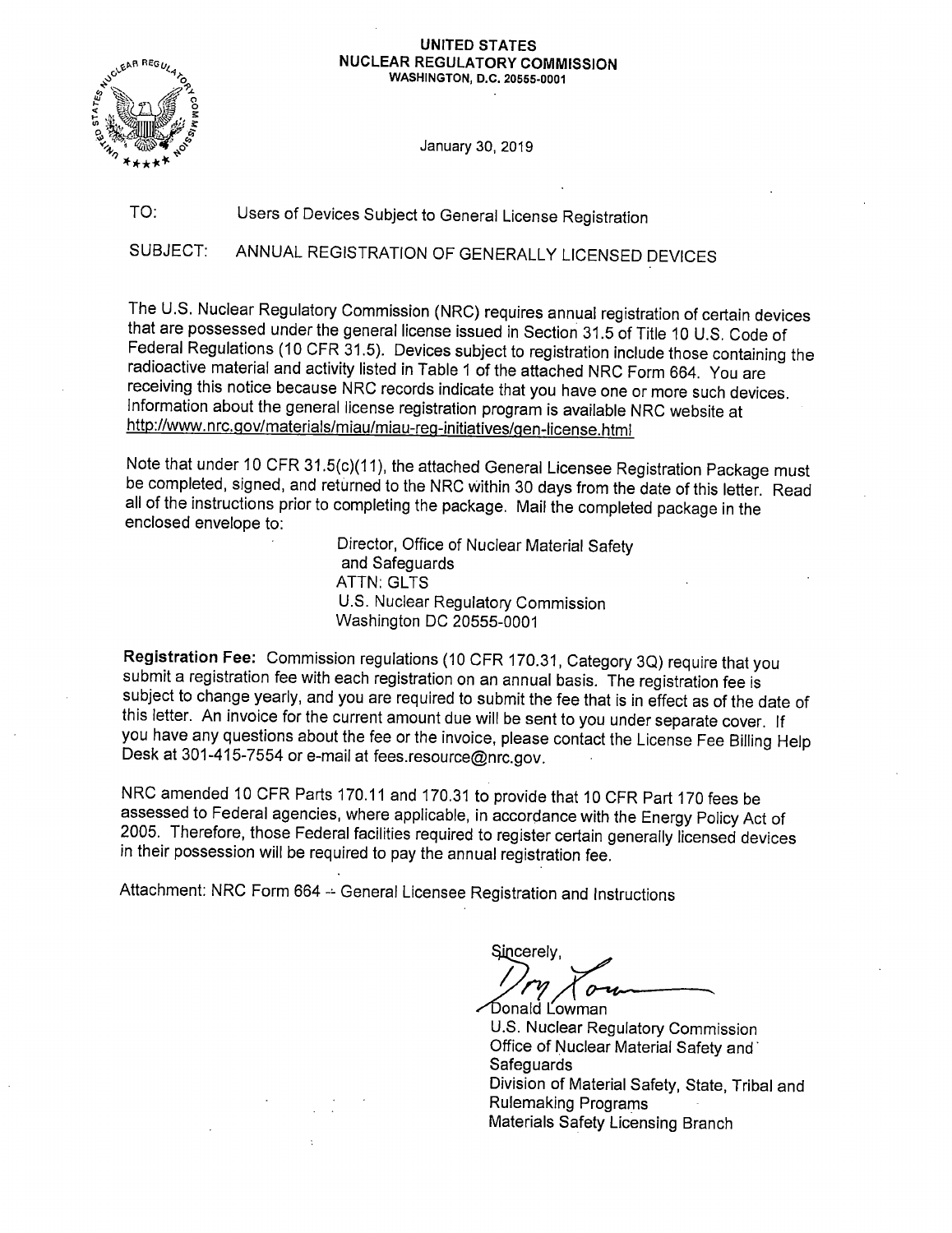## INSTRUCTIONS FOR COMPLETING NRC FORM 664 "GENERAL LICENSEE REGISTRATION"

Review all six sections of this registration form. If any information is incorrect or missing, make corrections in the applicable boxes. If you have more devices than space provided in the form, copy the form before starting; as needed. Use black ink and print in CAPITAL LETTERS. Start information in the first box provided. If the information contains a number with a dash (-) or <sup>a</sup> decimal point (.), include the dash or decimal point as an individual character. Use the " $\ddot{\omega}$ " character to represent the number O (zero).

Verify information about the devices by reviewing the label on the outside of the device. **For safety reasons, DO NOT TRY TO TAKE APART any device to verify this information.** If you are uncertain how to identify the device's label, contact the device's manufacturer or an authorized service agent for this information. Also, contact the manufacturer for any additional information about NRC requirements. You may also review 10 CFR 31.5 and other applicable regulations on the NRC web site at http://www.nrc.gov/reading rm/doc collections/cfr/, or review specific information about the general licensee project at

http://www.nrc.gov/materials/miau/miau-reg-initiatives/gen-license.html.

Note to specific licensees: If you believe the device(s) listed on the registration form are · possessed under your specific license, then verify the device label does not state the device is , subject to a general license. If the labels indicate the device is subject to a general license, then complete the registration form as instructed below. If not, complete the registration as instructed below, however, in Section 2, follow the instructions for "not in possession of device" and complete one Section 4 page per device transferred to your specific license.

**Section 1** - **General Licensee Information.** Provide the requested information· about you, the general licensee.

On Page 1, provide the street address/location where your device(s) are used. For-portable devices, provide the storage location. P.O. Box addresses are not allowed.

Do not write in the box marked **For NRC Use Only.** 

On Page 2, provide the name, telephone number, and title of the individual responsible for your device(s}, and a mailing address where correspondence about your device(s) can be sent. The mailing address should be specific to the physical location where the devices are used and/or stored (P.O. boxes may be used if this is the only available mailing address). The individual indicated in this section as responsible for your device(s) must also verify and sign the form in Section 5.

**Section 2** - **Devices Subject to Registration.** This section lists each device subject to registration and in your possession, according to NRC records. Devices subject to registration include those containing at least one of the radionuclides listed in Table 1, with the activity indicated, at the time of manufacture.

| Radionuclide                                              | Activity greater than or equal to: |
|-----------------------------------------------------------|------------------------------------|
| Strontium-90, Radium-226                                  | 3.7 megabecquerel (0.1 millicurie) |
| Cobalt-60, Curium-244, Americium-241, and Californium-252 | 37 megabecquerel (1 millicurie)    |
| Cesium-137                                                | 370 megabecquerel (10 millicurie)  |

**Table 1. Criteria for Registration** ..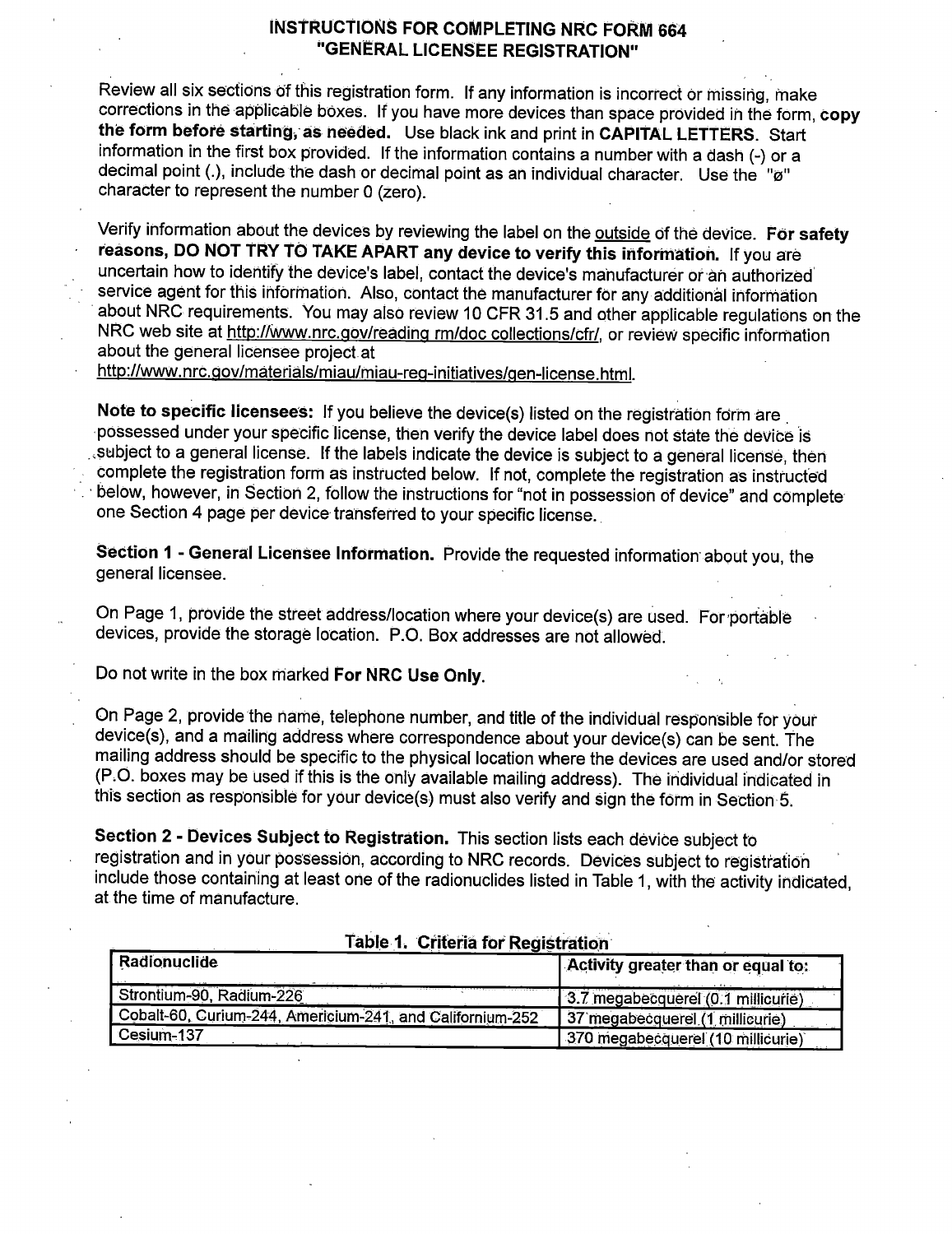Use the codes from Table 2 when correcting isotope information fot devices in this section. If you do not possess a device on this list, blacken the "not in possession of device" cirde, and provide the relevant information in Section 4. Note that each device is assigned a unique six-digit nuniber called the NRC Device Key.

| Radionuclide    | Code for form     | Radionuclide | Code for form |
|-----------------|-------------------|--------------|---------------|
| Americium-241   | AM241             | Curium-244   | <b>CM244</b>  |
| Californium-252 | <b>CF252</b>      | Strontium-90 | SR90          |
| Cesium-137      | CS <sub>137</sub> | Radium-226   | <b>RA226</b>  |
| Cobalt-60       | <b>CO60</b>       |              |               |

### **<u><b>z able 2.** Isotope Codes for Sections 2 and 3</u>

**Section 3 - Additional Devices.** If you have other generally licensed devices (not listed in Section 2) that meet the conditions for registration listed in Table 1, provide information about each additional device. **Before starting, copy this section as needed for your additional devices.** Also indicate how you acquired each device by blackening the proper circle.

When entering isotope and unit information for your device(s), use the codes listed in Table 2 of Section 2 for isotope information, and use the codes from Table 3 for unit information:

| The company of the company<br>Unit | <b>Code for form</b>  | -------<br>Unit | the second the subsequence of the<br>Code for form |
|------------------------------------|-----------------------|-----------------|----------------------------------------------------|
| picocurie                          | <b>PCI</b>            | becquerel       | BQ                                                 |
| nanocurie                          | <b>NCI</b>            | kilobecquerel   | <b>KBQ</b>                                         |
| microcurie                         | UCI                   | megabecquerel   | MBQ.                                               |
| millicurie                         | <b>MCI</b>            | gigabecquerel   | <b>GBQ</b>                                         |
| curie                              | Юŀ                    | terabecquerel   | TBQ                                                |
|                                    |                       |                 |                                                    |
| pound                              | LB                    | microgram       | UG                                                 |
|                                    |                       | .<br>milligram  | <b>MG</b>                                          |
| kilogram                           | <b>Similar</b><br>KG. | gram            | G                                                  |

**Table 3. Unit Codes for Section 3** 

**Section 4** - **Not in Possession of Device.** Use this section to report any devices that are listed in Sections 2 or.6, but that you no longer possess. **Before starting, copy this section as needed for additional devices that are not in your possession.** Enter the NRC Device Key, as listed in Section 2 or 6. Blacken the circle (choose only one) that best describes the disposition of the device and complete the rest of the section as appropriate.

Section 5 - Certification and Signature. The responsible individual must certify, sign, and date Section 5.

**Section 6** - **Devices Not Subject to Registration.** This list contains information about devices that NRC records indicate are in your possession, but **are not subject to registration.** If you no longer have one or more of the listed devices, you are required to make a transfer report to NRC in accordance with 10 CFR 31.5(c)(8) or (9), as applicable. You may use Section 4 for this purpose. This section does not list any static eliminators containing polonium-210 (Po-210), or luminous exit signs containing tritium (H-3). These devices are not subject to registration, and are not included in this section in an effort to reduce the length of this form.

**RE°TURN THE COMPLETED FORM IN THE ENCLOSED ENVELOPE WITH PROPER**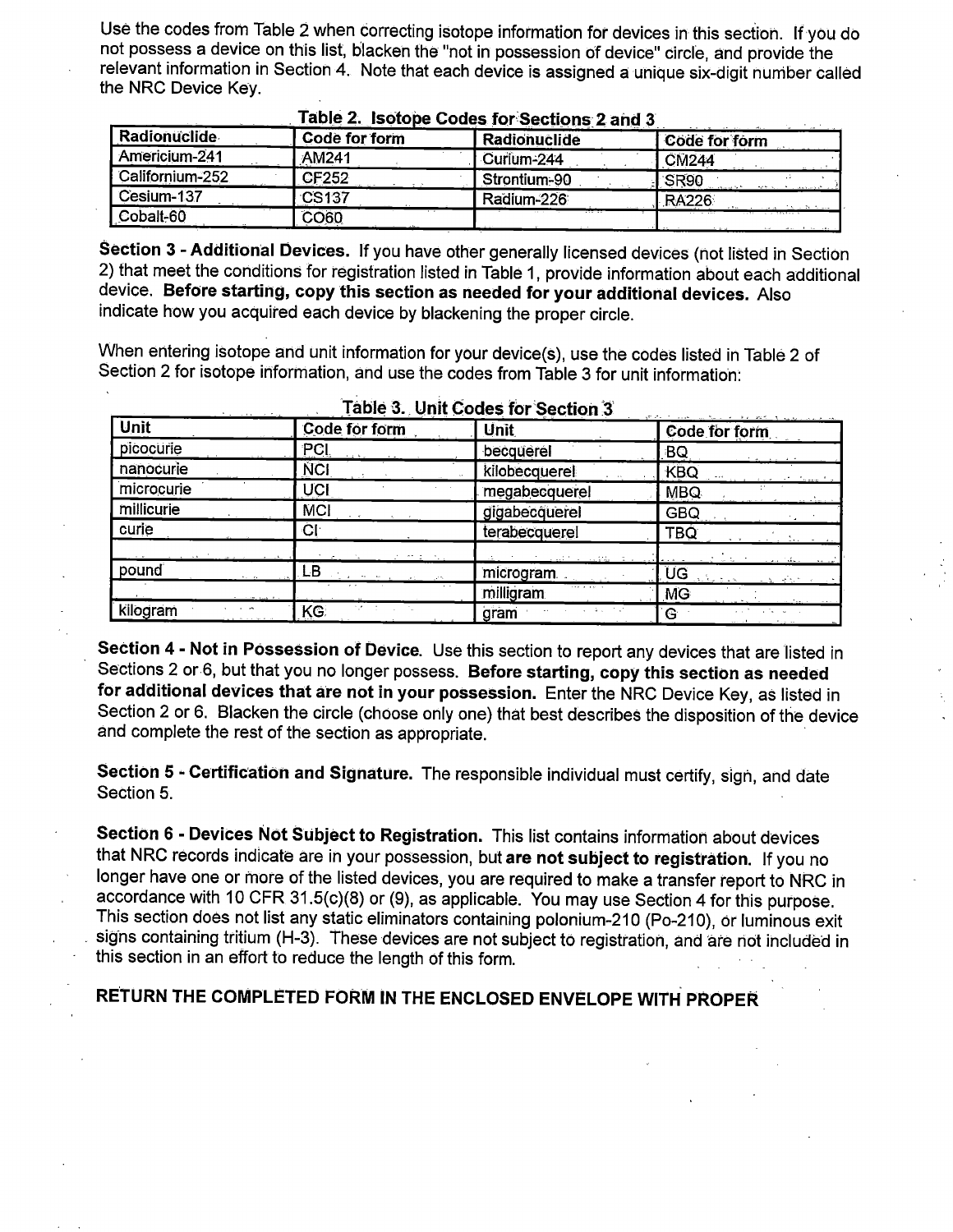



**NRC FORM 664** 

(04 - 2018) 10 CFR 31.5

# **GENERAL LICENSEE REGISTRATION**

#### **APPROVED BY 0MB: NO. 3150-0198 0MB EXPIRATION DATE: 02/28/2019**

Estimated burden per response to comply with this mandatory collection request 20 minutes. NRC will use this informationto track general licencees and their devices to ensure a higher level of device accountability. Send comments regarding burden estimate to the FOIA, Privacy, arid Information Collection Branch (T-5 F53), U.S. Nuclear Regulatory Commission, Washington, DC 205555-0001, or by internet e-mail to lnfocollects. Resource@nrc.gov, and to the DeskOfficer, Office of Information and Regulatory Affairs, NEOB-10202, (3150-0198), Office of Management and Budget, Washington, DC 20503. If a means used to impose an information collection does not display a currently valid 0MB control number, the NRC may not conduct or sponsor, and a person is not required to respond to, the information collection.

**Complete all six sections of this registration form. If any of the preprinted information is incorrect, provide the changes in the applicable boxes. USE CAPITAL LETTERS.** 

**General License Registration Number**  SECTION 1 - GENERAL LICENSEE INFORMATION **GL-722508-24** 

**Enter the company name and the street address for the physical location of use for your device(s). For portable devices, specify the primary storage location. Do not use P.O. Boxes.** 

Company Name: OMNISOURCE LLC

| Department:     |                |                  |                                         |    |    |    | $2 - 8$                                                                           |                                 |                          |  |
|-----------------|----------------|------------------|-----------------------------------------|----|----|----|-----------------------------------------------------------------------------------|---------------------------------|--------------------------|--|
|                 |                |                  |                                         |    |    |    |                                                                                   |                                 |                          |  |
| Address Line 1: |                | 711 LEWIS STREET |                                         |    |    |    |                                                                                   |                                 | $\overline{\phantom{a}}$ |  |
|                 |                |                  |                                         |    |    |    |                                                                                   |                                 |                          |  |
| Address Line 2: |                |                  |                                         |    |    |    |                                                                                   |                                 |                          |  |
|                 |                |                  |                                         |    | а, |    |                                                                                   |                                 |                          |  |
| City:           | <b>JACKSON</b> |                  |                                         |    |    |    |                                                                                   |                                 |                          |  |
|                 |                |                  |                                         |    |    |    |                                                                                   |                                 |                          |  |
| State: MI       |                |                  | Zip Code: 49203                         |    |    |    |                                                                                   |                                 |                          |  |
|                 |                |                  | For NRC Use Only<br>(Do not write here) | ×. |    | ٠ë | Category:                                                                         | Packet Receipt Date (MMDDYYYY): |                          |  |
|                 |                |                  |                                         |    |    |    | Andre Holland and Committee and State and State and State and State and State and | <b>Accession Number:</b>        |                          |  |





PAGE 1 of 2

**U.S. NUCLEAR REGULARTORY COMMISSION** 

111111111111111111 IIII IIIIIII Ill llll llll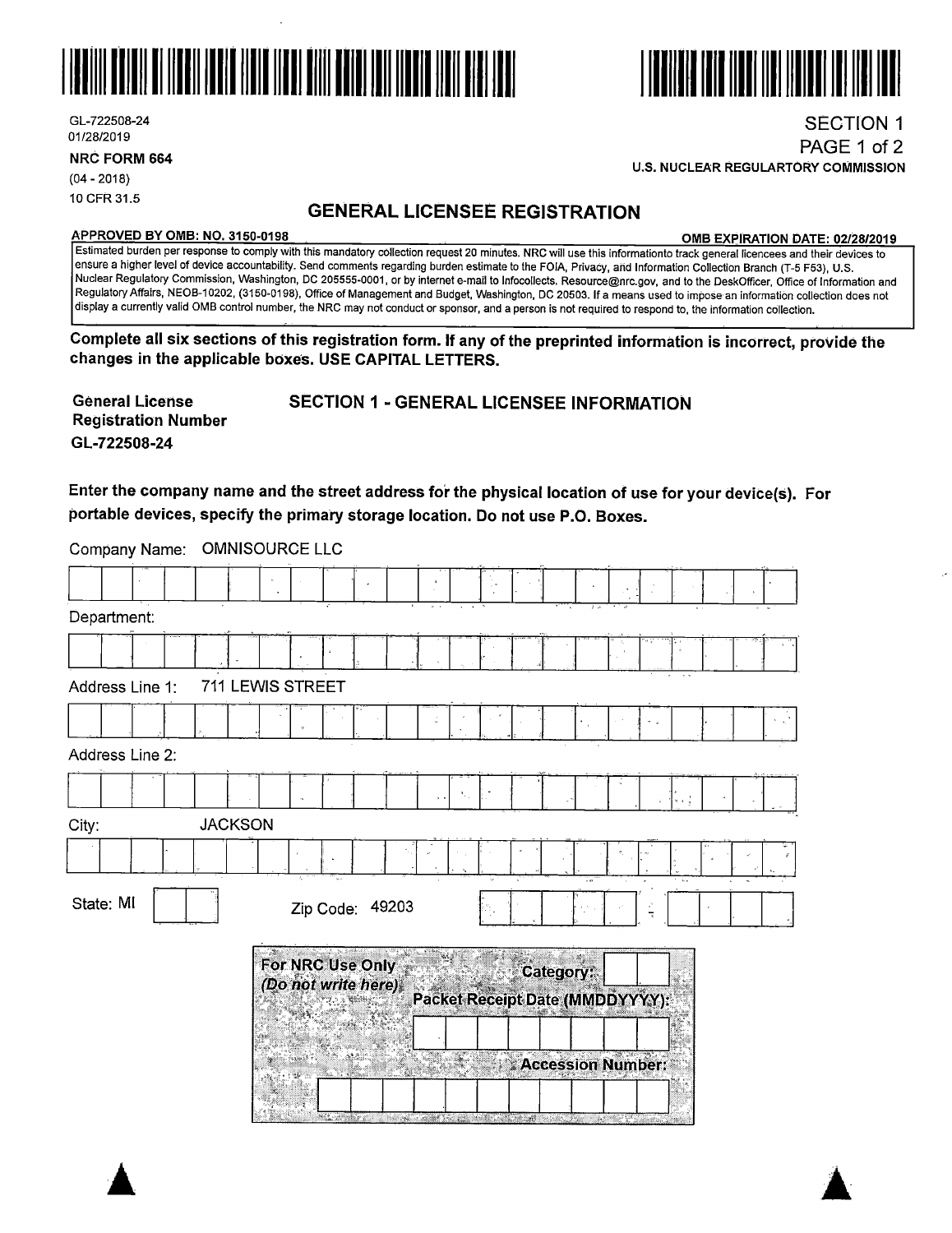

GL-722508-24 01/28/2019

 $\ddot{\phantom{a}}$ 



**SECTION 1** PAGE 2 of 2

## **SECTION 1 - GENERAL LICENSEE INFORMATION (Continued)**

Enter the name, telephone number and title of the person who is the responsible individual for the device(s).

| Last Name: SPURGEON                                                                                |                                                                                        |
|----------------------------------------------------------------------------------------------------|----------------------------------------------------------------------------------------|
| L<br>15, 4                                                                                         | and all automatics of the<br>$\alpha$                                                  |
| <b>DWANE</b><br>First Name:                                                                        | Middle Initial:                                                                        |
|                                                                                                    |                                                                                        |
| Business Telephone Number: (260) 439-8125<br>$\preccurlyeq$                                        | Extension:                                                                             |
| Title:<br><b>QUALITY MANAGER</b>                                                                   |                                                                                        |
| $\mathbf{r}$<br>$\mathcal{L}$<br>$\mathcal{D}=\mathcal{A}$<br>$\epsilon^{-1}$<br><b>COLL</b><br>×. | $\mathbf{v}^{\mathbf{R}}$ $_{\mathbf{q}}$<br>14<br>$\sim$<br>$\cdots$<br>$\sim$ $\sim$ |

Enter the mailing address where correspondence regarding your device(s) should be sent.

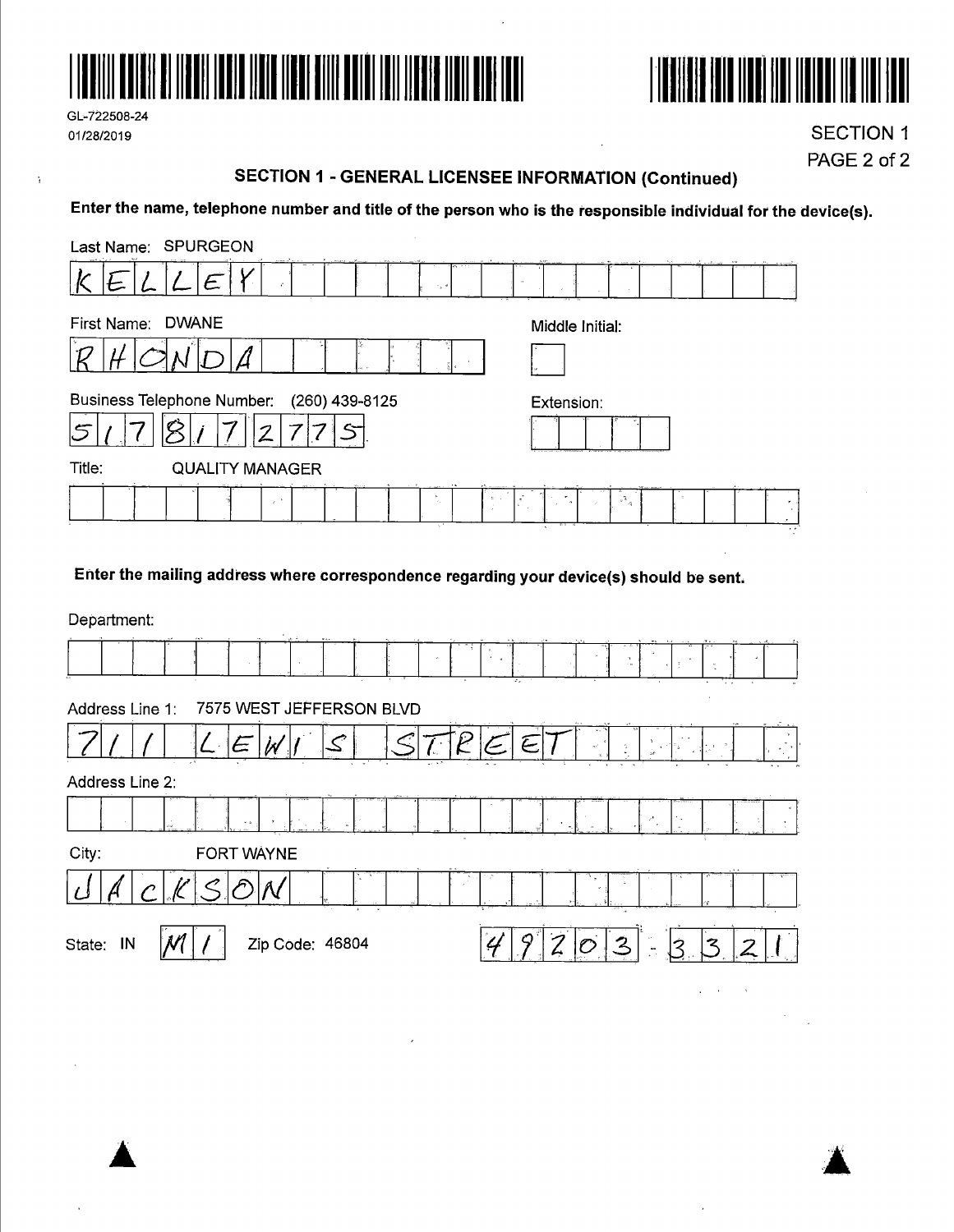| <b>SECTION 2 - DEVICES SUBJECT TO REGISTRATION</b><br><b>SECTION 2</b><br>01/28/2019<br>Our records indicate that you have these devices. Please updtae the information as necessary.<br>PAGE 1 of 1<br><b>NRC Device Key</b><br>738677<br>(Internal Control Number)<br>Distributor/Dustributed By:<br>Niton Corporation<br>À,<br>Š,<br>3G-105-02<br><b>Distributor License Number:</b><br><b>NITON CORPORATION</b><br>Manufacturer name:<br>$\geq \frac{3}{7} \frac{3}{8}$<br>Device Model (Not Source Model): XLP 818<br>ે, ફ<br>$\mathcal{S}$<br>्रद<br>÷.<br><b>Device Serial Number:</b><br>6379<br>惠<br>05/21/2004<br>Transfer Date:<br>Not in possession of device (Also<br>complete Section 4.)<br>ΜM<br><b>YYYY</b><br><b>DD</b> |  |
|-------------------------------------------------------------------------------------------------------------------------------------------------------------------------------------------------------------------------------------------------------------------------------------------------------------------------------------------------------------------------------------------------------------------------------------------------------------------------------------------------------------------------------------------------------------------------------------------------------------------------------------------------------------------------------------------------------------------------------------------|--|
|                                                                                                                                                                                                                                                                                                                                                                                                                                                                                                                                                                                                                                                                                                                                           |  |
|                                                                                                                                                                                                                                                                                                                                                                                                                                                                                                                                                                                                                                                                                                                                           |  |
|                                                                                                                                                                                                                                                                                                                                                                                                                                                                                                                                                                                                                                                                                                                                           |  |
|                                                                                                                                                                                                                                                                                                                                                                                                                                                                                                                                                                                                                                                                                                                                           |  |
|                                                                                                                                                                                                                                                                                                                                                                                                                                                                                                                                                                                                                                                                                                                                           |  |
|                                                                                                                                                                                                                                                                                                                                                                                                                                                                                                                                                                                                                                                                                                                                           |  |
|                                                                                                                                                                                                                                                                                                                                                                                                                                                                                                                                                                                                                                                                                                                                           |  |
|                                                                                                                                                                                                                                                                                                                                                                                                                                                                                                                                                                                                                                                                                                                                           |  |
|                                                                                                                                                                                                                                                                                                                                                                                                                                                                                                                                                                                                                                                                                                                                           |  |
|                                                                                                                                                                                                                                                                                                                                                                                                                                                                                                                                                                                                                                                                                                                                           |  |
|                                                                                                                                                                                                                                                                                                                                                                                                                                                                                                                                                                                                                                                                                                                                           |  |
|                                                                                                                                                                                                                                                                                                                                                                                                                                                                                                                                                                                                                                                                                                                                           |  |
|                                                                                                                                                                                                                                                                                                                                                                                                                                                                                                                                                                                                                                                                                                                                           |  |
|                                                                                                                                                                                                                                                                                                                                                                                                                                                                                                                                                                                                                                                                                                                                           |  |
|                                                                                                                                                                                                                                                                                                                                                                                                                                                                                                                                                                                                                                                                                                                                           |  |
|                                                                                                                                                                                                                                                                                                                                                                                                                                                                                                                                                                                                                                                                                                                                           |  |
| Isotope (e.g. AM241)<br>Unit (e.g. mCi)<br>Activity (e.g. 1005)<br>mČi<br>AM241<br>1.<br>30 <sub>o</sub>                                                                                                                                                                                                                                                                                                                                                                                                                                                                                                                                                                                                                                  |  |
|                                                                                                                                                                                                                                                                                                                                                                                                                                                                                                                                                                                                                                                                                                                                           |  |
| $\overline{2}$                                                                                                                                                                                                                                                                                                                                                                                                                                                                                                                                                                                                                                                                                                                            |  |
|                                                                                                                                                                                                                                                                                                                                                                                                                                                                                                                                                                                                                                                                                                                                           |  |
| 3                                                                                                                                                                                                                                                                                                                                                                                                                                                                                                                                                                                                                                                                                                                                         |  |
|                                                                                                                                                                                                                                                                                                                                                                                                                                                                                                                                                                                                                                                                                                                                           |  |
| 4                                                                                                                                                                                                                                                                                                                                                                                                                                                                                                                                                                                                                                                                                                                                         |  |
|                                                                                                                                                                                                                                                                                                                                                                                                                                                                                                                                                                                                                                                                                                                                           |  |
| 5                                                                                                                                                                                                                                                                                                                                                                                                                                                                                                                                                                                                                                                                                                                                         |  |
|                                                                                                                                                                                                                                                                                                                                                                                                                                                                                                                                                                                                                                                                                                                                           |  |
| 6                                                                                                                                                                                                                                                                                                                                                                                                                                                                                                                                                                                                                                                                                                                                         |  |
|                                                                                                                                                                                                                                                                                                                                                                                                                                                                                                                                                                                                                                                                                                                                           |  |
|                                                                                                                                                                                                                                                                                                                                                                                                                                                                                                                                                                                                                                                                                                                                           |  |
|                                                                                                                                                                                                                                                                                                                                                                                                                                                                                                                                                                                                                                                                                                                                           |  |
|                                                                                                                                                                                                                                                                                                                                                                                                                                                                                                                                                                                                                                                                                                                                           |  |

 $\frac{1}{2}$ 

 $\frac{1}{2} \frac{1}{2} \frac{1}{2}$ 

 $\mathcal{F}_{\mathcal{G}}$ 

 $\mathcal{A}^{\text{max}}_{\text{max}}$ 

 $\mathcal{A}_{\mathcal{A}}$ 

 $\frac{1}{2}$ 

 $\begin{array}{c} \n\ddots \\
\hline\n\end{array}$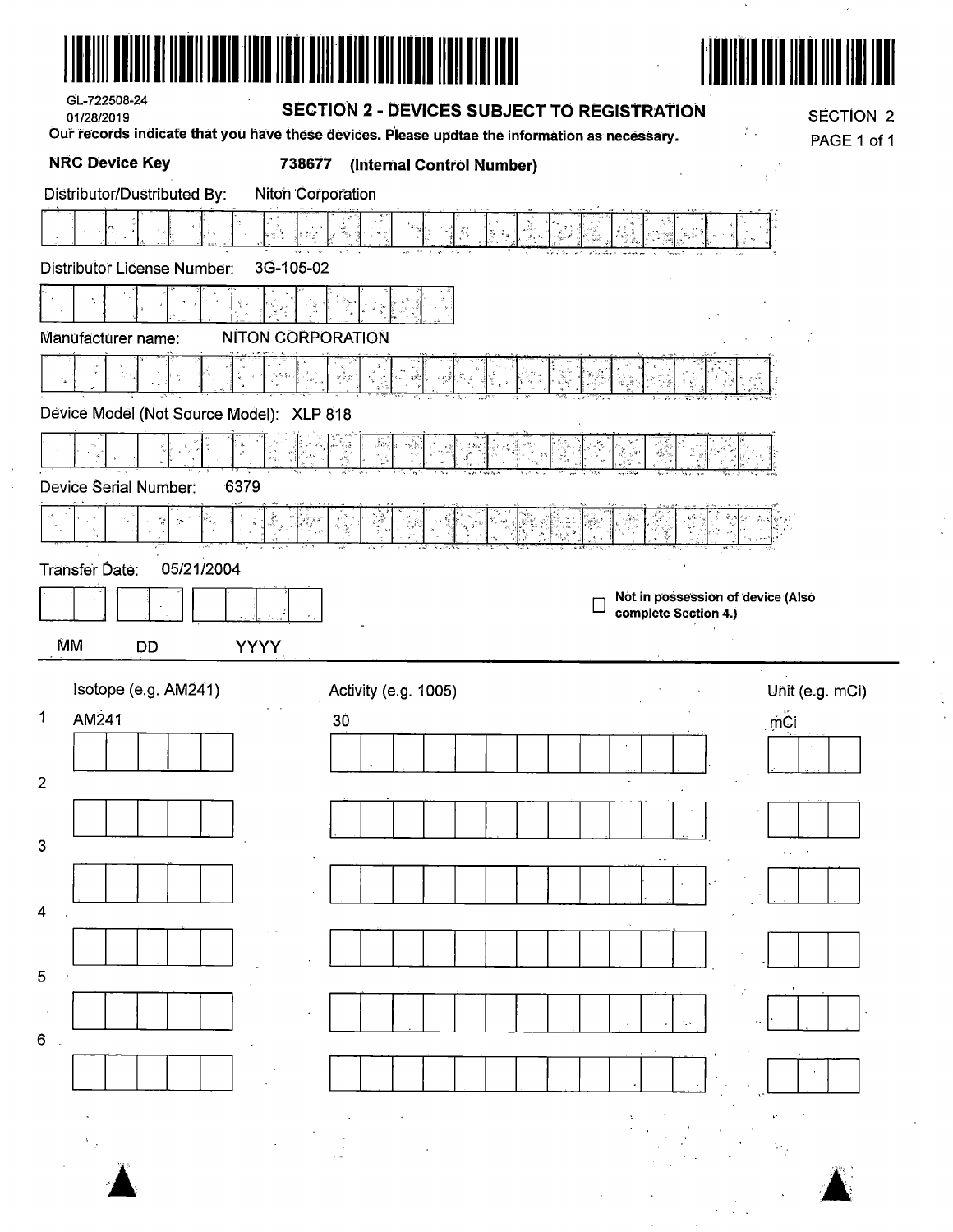



| GL-722508-24 |
|--------------|
| 01/28/2019   |

# SECTION 3 - ADDITIONAL DEVICES SUBJECT TO REGISTRATION

**SECTION 3** 

|                                                           | <b>Manufacturer Name</b>                                                    |                      |  |           |   |                                               |                                              |                     |  |                   | Provide information about other devices you have that are subject to registration. Do not report specifically licensed devices. |                 |                        |                              |      |                |
|-----------------------------------------------------------|-----------------------------------------------------------------------------|----------------------|--|-----------|---|-----------------------------------------------|----------------------------------------------|---------------------|--|-------------------|---------------------------------------------------------------------------------------------------------------------------------|-----------------|------------------------|------------------------------|------|----------------|
|                                                           |                                                                             |                      |  |           |   |                                               |                                              |                     |  |                   |                                                                                                                                 |                 |                        |                              |      |                |
|                                                           | <b>Initial Transferor Name</b>                                              |                      |  |           |   |                                               |                                              |                     |  |                   |                                                                                                                                 |                 |                        |                              |      |                |
|                                                           |                                                                             |                      |  |           |   |                                               |                                              |                     |  |                   |                                                                                                                                 |                 |                        |                              |      |                |
|                                                           | Initial Transferor License Number (if known)                                |                      |  |           |   |                                               |                                              |                     |  |                   |                                                                                                                                 |                 |                        |                              |      |                |
|                                                           |                                                                             |                      |  |           |   |                                               |                                              |                     |  |                   |                                                                                                                                 |                 |                        |                              |      |                |
|                                                           | Device Model Number (Not Source Model)                                      |                      |  |           |   |                                               |                                              |                     |  |                   |                                                                                                                                 |                 |                        | $\mathcal{F}(\mathcal{A})$ . |      |                |
|                                                           |                                                                             |                      |  |           |   |                                               |                                              |                     |  |                   |                                                                                                                                 |                 |                        |                              |      |                |
|                                                           | Device Serial Number                                                        |                      |  |           |   |                                               |                                              |                     |  |                   |                                                                                                                                 |                 |                        |                              |      |                |
|                                                           |                                                                             |                      |  |           |   |                                               |                                              |                     |  |                   |                                                                                                                                 |                 |                        |                              |      |                |
|                                                           | How acquired and date (e.g.,<br>from a distributor/manufacturer, $\bigcirc$ |                      |  |           | O |                                               | Manufacturer/Initial Transferor listed above |                     |  |                   |                                                                                                                                 |                 |                        |                              |      |                |
|                                                           | other licensee, other source)?                                              |                      |  |           |   |                                               | <b>Other General Licensee</b>                |                     |  | Date Transferred: |                                                                                                                                 |                 |                        |                              |      |                |
|                                                           |                                                                             |                      |  |           |   |                                               |                                              |                     |  |                   |                                                                                                                                 |                 |                        |                              |      |                |
|                                                           |                                                                             |                      |  |           |   |                                               | O Other Sources                              |                     |  |                   |                                                                                                                                 | MM <sup>-</sup> | $\langle$ DD $\rangle$ |                              | YÝÝY |                |
|                                                           |                                                                             | Isotope (e.g. AM241) |  |           |   |                                               |                                              | Activity (e.g. 100) |  |                   |                                                                                                                                 |                 |                        |                              |      | Unit (e.g. mCi |
|                                                           |                                                                             |                      |  |           |   |                                               |                                              |                     |  |                   |                                                                                                                                 |                 |                        |                              |      |                |
|                                                           |                                                                             |                      |  |           |   |                                               |                                              |                     |  |                   |                                                                                                                                 |                 |                        |                              |      |                |
|                                                           |                                                                             |                      |  |           |   |                                               |                                              |                     |  |                   |                                                                                                                                 |                 |                        |                              |      |                |
|                                                           |                                                                             |                      |  |           |   |                                               |                                              |                     |  |                   |                                                                                                                                 |                 |                        |                              |      |                |
|                                                           |                                                                             |                      |  | $\ddotsc$ |   |                                               |                                              |                     |  |                   |                                                                                                                                 |                 |                        |                              |      |                |
|                                                           |                                                                             |                      |  |           |   |                                               |                                              |                     |  |                   |                                                                                                                                 |                 |                        |                              |      |                |
|                                                           |                                                                             |                      |  |           |   |                                               |                                              |                     |  |                   |                                                                                                                                 |                 |                        |                              |      |                |
|                                                           |                                                                             |                      |  |           |   |                                               |                                              |                     |  |                   |                                                                                                                                 | - 11            |                        |                              |      |                |
|                                                           |                                                                             |                      |  |           |   |                                               |                                              |                     |  |                   |                                                                                                                                 |                 |                        |                              |      |                |
|                                                           |                                                                             |                      |  |           |   | $\Lambda^{\rm (a)}$ , and $\Lambda^{\rm (a)}$ |                                              |                     |  |                   |                                                                                                                                 |                 |                        |                              |      |                |
| 1.<br>2.<br>3.<br>4.<br>5.<br>6.<br>7.<br>8.<br>9.<br>10. |                                                                             |                      |  |           |   |                                               |                                              |                     |  |                   |                                                                                                                                 |                 |                        |                              |      |                |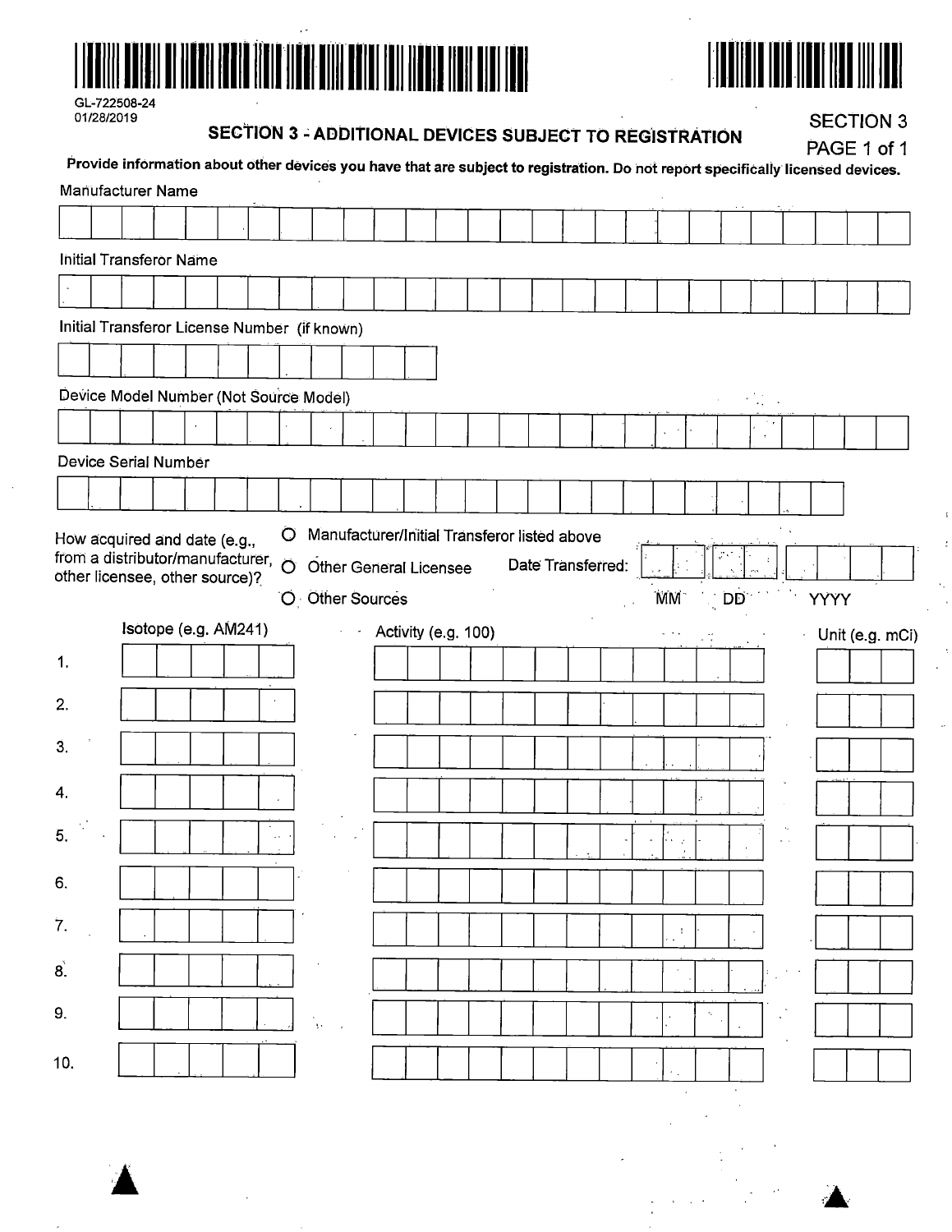

 $\bar{\beta}$ 

 $\epsilon_{\rm{in}}$ 

01/28/2019

SECTION 4 - NOT IN POSSESSION OF DEVICE

**SECTION 4** 

Å  $\hat{\mathcal{L}}$ 

| Provide information about devices listed in Section 2 or 6, but no longer in your possession.                                                                        | PAGE 1 of 1                                                                                                                                            |
|----------------------------------------------------------------------------------------------------------------------------------------------------------------------|--------------------------------------------------------------------------------------------------------------------------------------------------------|
| Part 1                                                                                                                                                               | Transfer Date:                                                                                                                                         |
| NRC Device Key:<br>(from Section 2 or 6)                                                                                                                             |                                                                                                                                                        |
| Location of the Device:                                                                                                                                              | <b>MM</b><br><b>DD</b><br>YÝÝY                                                                                                                         |
| O Whereabouts Unknown (Complete Part 1 only)<br>O<br>Never Possessed the Device (Complete Part 1 only)<br>$\circ$<br>Returned to Manufacturer (Complete Part 1 only) | O Transferred to another general licensee (Complete Parts 2 and 3)<br>O Transferred to a Specific Licensee (Not the manufacturer)<br>(Complete Part 2) |
| Part 2<br>License Number of Recipient (if transferred to a specific licensee):                                                                                       |                                                                                                                                                        |
|                                                                                                                                                                      |                                                                                                                                                        |
| Company Name:                                                                                                                                                        |                                                                                                                                                        |
|                                                                                                                                                                      |                                                                                                                                                        |
| Department:                                                                                                                                                          |                                                                                                                                                        |
|                                                                                                                                                                      |                                                                                                                                                        |
| Address Line 1:                                                                                                                                                      | As a s<br>$\mathcal{F}^{\mathcal{F}}$ , $\mathcal{F}^{\mathcal{F}}$ ,                                                                                  |
|                                                                                                                                                                      |                                                                                                                                                        |
| Address Line 2:                                                                                                                                                      |                                                                                                                                                        |
|                                                                                                                                                                      |                                                                                                                                                        |
| City:                                                                                                                                                                |                                                                                                                                                        |
|                                                                                                                                                                      |                                                                                                                                                        |
| State:<br>Zip Code:                                                                                                                                                  |                                                                                                                                                        |
| Part <sub>3</sub><br>Enter the name of the individual responsibe for this device:                                                                                    |                                                                                                                                                        |
| Last name:                                                                                                                                                           |                                                                                                                                                        |
|                                                                                                                                                                      |                                                                                                                                                        |
| First name:                                                                                                                                                          | Middle Initial:                                                                                                                                        |
|                                                                                                                                                                      |                                                                                                                                                        |
| <b>Business Telephone</b><br>Number:                                                                                                                                 | Extension:<br>$\mathcal{E}_\lambda \mathcal{Z}$                                                                                                        |
| Title:                                                                                                                                                               |                                                                                                                                                        |
|                                                                                                                                                                      | $\mathcal{P}$<br>$\cdot$<br>ă,                                                                                                                         |
|                                                                                                                                                                      |                                                                                                                                                        |
|                                                                                                                                                                      |                                                                                                                                                        |



 $\mathcal{L}^{(1)}$  and  $\mathcal{L}^{(2)}$  . The  $\mathcal{L}^{(1)}$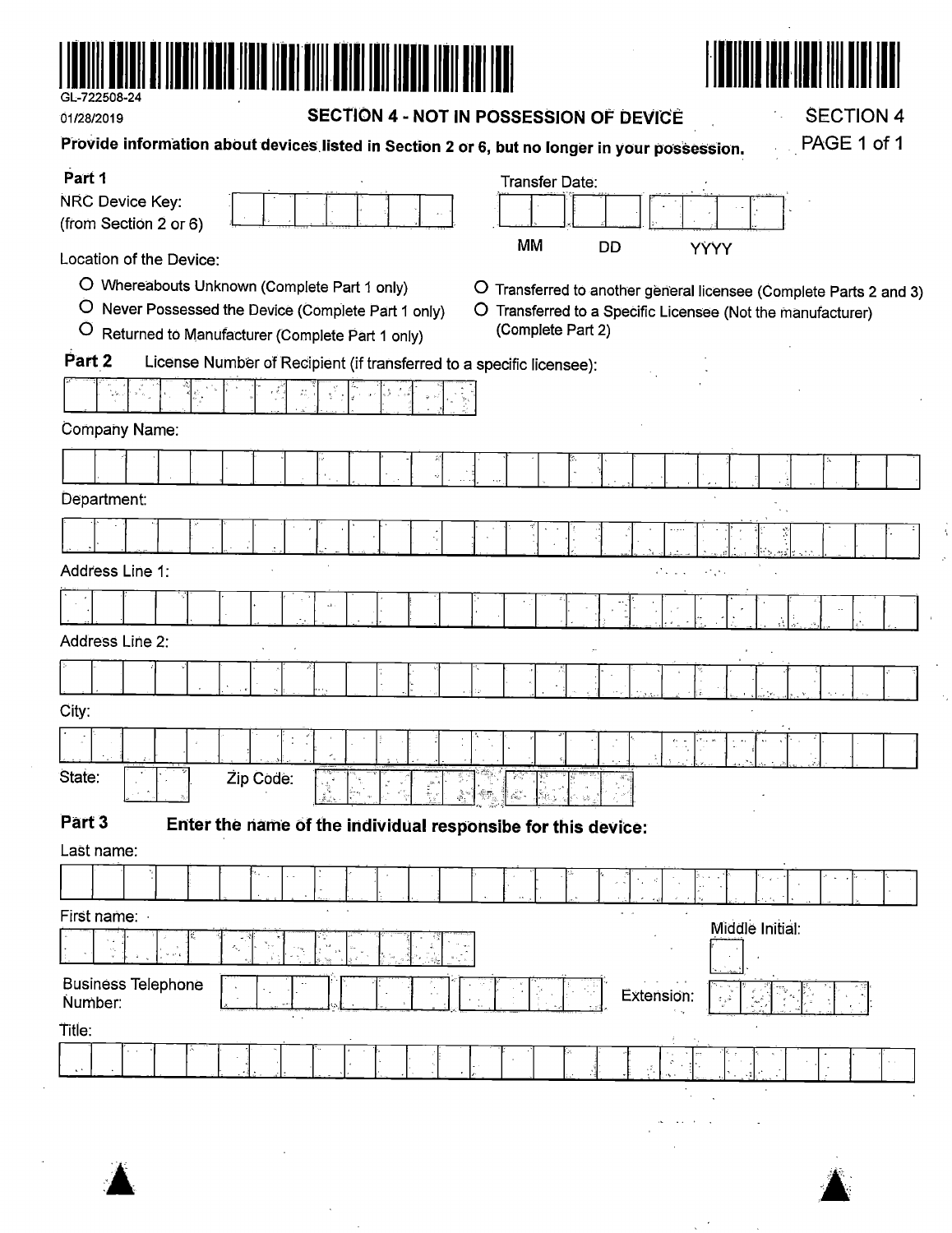



GL-722508-24 01/28/2019

## **SECTION 5 - CERTIFICATION**

SECTION 5 PAGE 1 of 1

I hereby certify that:

- A. All information contained in this registration is true and complete to the best of my knowledge and belief.
- B. A physical inventory of the devices subject to registration has been completed, and the device information on this form has been checked against the device labeling.
- C. I am aware of the requirements of the general license, provided in 10 CFR 31.5. (Copied of applicable regulations may be viewed at the NRC website at:

http://www.nrc.gov/reading-rm/doc-collections/cfr)

سأتهز

**IBLE INDIVIDUAL (Listed in Section 1) DATE** 

**WARNING:** FALSE STATEMENTS MAY BE SUBJECT TO CIVILAND/OR CRIMINAL PENALTIES. NRC REGULATIONS REQUIRE THAT SUBMISSIONS TO THE NRC BE COMPLETE AND ACCURATE IN ALL MATERIAL ASPECTS. 10 U.S.C SECTION 1001 MAKES ITACRIMINAL OFFENSE TO MAKE A WILLFULLY WRONG STATEMENT OR REPRESENTATION TO ANY DEPARTMENT OR AGENCY OF THE UNITED STATES AS TO ANY MATTER IN ITS JURISDICTION.